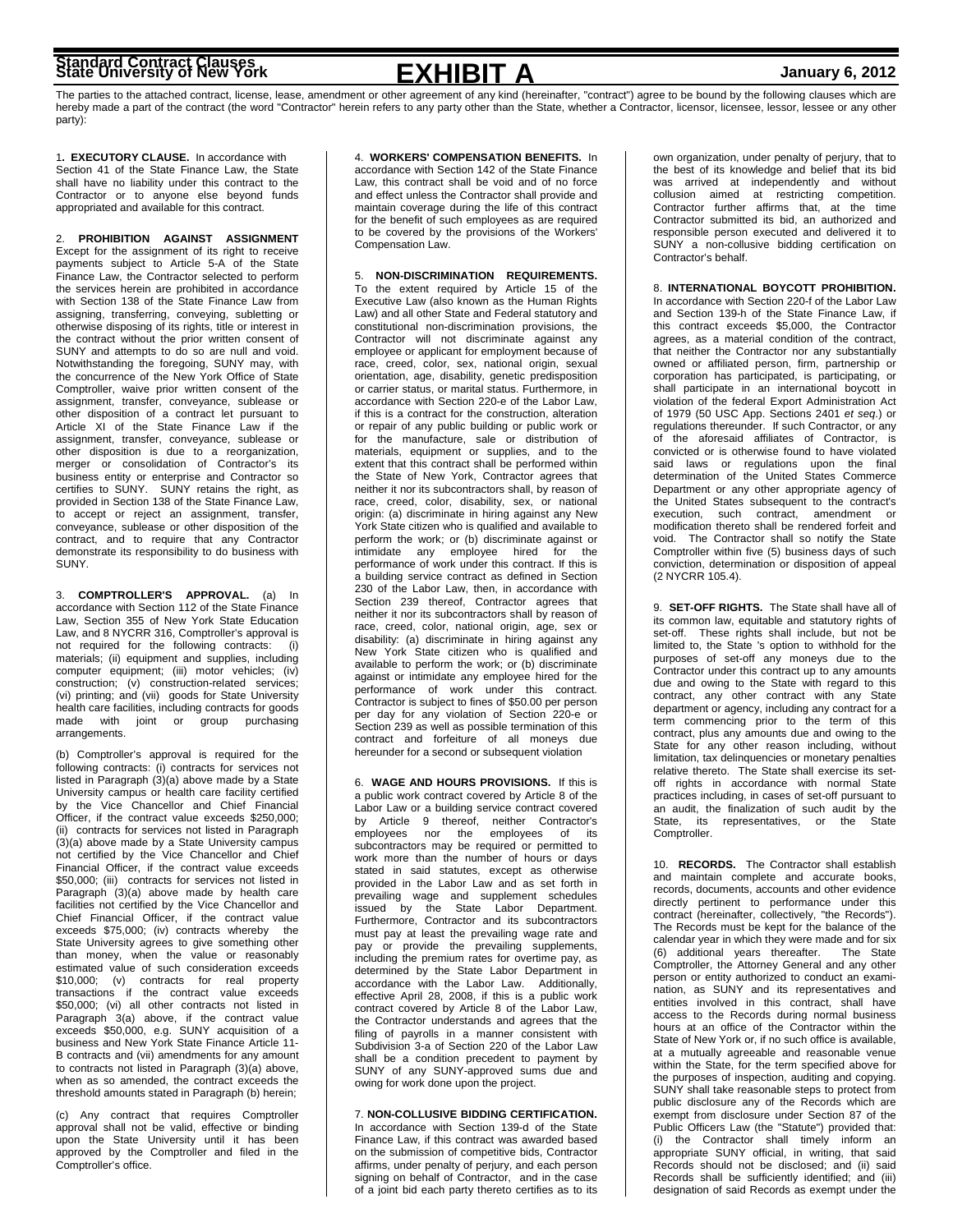Statute is reasonable. Nothing contained herein shall diminish, or in any way adversely affect, SUNY's or the State's right to discovery in any pending or future litigation.

# 11. **IDENTIFYING INFORMATION AND PRIVACY NOTIFICATION.**

Identification Number(s). Every invoice or New York State Claim for Payment submitted to the State University of New York by a payee, for payment for the sale of goods or services or for transactions (e.g., leases, easements, licenses, etc.) related to real or personal property must include the payee's identification number. The number is any or all of the following: (i) the payee's Federal employer identification number, (ii) the payee's Federal social security number, and/or (iii) the payee's Vendor Identification Number assigned by the Statewide Financial System. Failure to include such number or numbers may delay payment. Where the payee does not have such number or numbers, the payee, on its invoice or Claim for Payment, must give the reason or reasons why the payee does not have such number or numbers.

(b) Privacy Notification. (1) The authority to request the above personal information from a seller of goods or services or a lessor of real or personal property, and the authority to maintain such information, is found in Section 5 of the State Tax Law. Disclosure of this information by the seller or lessor to the State University of New York is mandatory. The principal purpose for which the information is collected is to enable the State to identify individuals, businesses and others who have been delinquent in filing tax returns or may have understated their tax liabilities and to generally identify persons affected by the taxes administered by the Commissioner of Taxation and Finance. The information will be used for tax administration purposes and for any other purpose authorized by law. (2) The personal information is requested by the purchasing unit of the State University of New York contracting to purchase the goods or services or lease the real or personal property covered by this contract or lease. The information is maintained in the Statewide Financial System by the Vendor Management Unit within the Bureau of State Expenditures, Office of the State Comptroller, 110 State Street, Albany, New York 12236.

### 12. **EQUAL EMPLOYMENT OPPORTUNITIES FOR MINORITIES AND WOMEN.**

(a) In accordance with Section 312 of the Executive Law and 5 NYCRR 143, if this contract is: (i) a written agreement or purchase order instrument, providing for a total expenditure in excess of \$25,000.00, whereby a contracting agency is committed to expend or does expend funds in return for labor, services, supplies, equipment, materials or any combination of the foregoing, to be performed for, or rendered or<br>furnished to the contracting agency: or (ii) a furnished to the contracting agency; or written agreement in excess of \$100,000.00 whereby a contracting agency is committed to expend or does expend funds for the acquisition, construction, demolition, replacement, major repair or renovation of real property and improvements thereon; or (iii) a written agreement in excess of \$100,000.00 whereby the owner of a State assisted housing project is committed to expend or does expend funds for the acquisition, construction, demolition, replacement, major repair or renovation of real property and improvements thereon for such project, then the following shall apply and by signing this agreement the Contractor certifies and affirms that it is Contractor's equal employment opportunity policy that:

(1) The Contractor will not discriminate against employees or applicants for employment because of race, creed, color, national origin, sex, age, disability or marital status, and will undertake or continue existing programs of affirmative action to ensure that minority group members and women are afforded equal employment opportunities without discrimination. Affirmative action shall mean recruitment, employment, job assignment, promotion, upgradings, demotion, transfer, layoff,

or termination and rates of pay or other forms of compensation;<br>(2) at S

at SUNY's request, Contractor shall request each employment agency, labor union, or authorized representative of workers with which it has a collective bargaining or other agreement or understanding, to furnish a written statement that such employment agency, labor union or representative will not discriminate on the basis of race, creed, color, national origin, sex, age, disability or marital status and that such union or representative will affirmatively cooperate in the implementation of the Contractor's obligations herein; and

(3) Contractor shall state, in all solicitations or advertisements for employees, that, in the performance of the State contract, all qualified applicants will be afforded equal employment opportunities without discrimination because of race, creed, color, national origin, sex, age, disability or marital status.

(b) Contractor will include the provisions of "1", "2" and "3", above, in every subcontract over \$25,000.00 for the construction, demolition, replacement, major repair, renovation, planning or design of real property and improvements thereon (the "Work") except where the Work is for the beneficial use of the Contractor. Section 312 does not apply to: (i) work, goods or services unrelated to this contract; or (ii) employment outside New York State. The State shall consider compliance by a Contractor or sub-contractor with the requirements of any federal law concerning equal employment opportunity which effectuates the purpose of this section. SUNY shall determine whether the imposition of the requirements of the provisions hereof duplicate or conflict with any such federal law and if such duplication or conflict exists, SUNY shall waive the applicability of Section 312 to the extent of such duplication or conflict. Contractor will comply with all duly promulgated and lawful rules and regulations of the Department of Economic Development's Division of Minority and Women's Business Development pertaining hereto.

13. **CONFLICTING TERMS.** In the event of a conflict between the terms of the contract (including any and all attachments thereto and amendments thereof) and the terms of this Exhibit A, the terms of this Exhibit A shall control.

14. **GOVERNING LAW.** This contract shall be governed by the laws of the State of New York except where the Federal supremacy clause requires otherwise.

15. **LATE PAYMENT.** Timeliness of payment and any interest to be paid to Contractor for late payment shall be governed by Article 11-A of the State Finance Law to the extent required by law.

16. **NO ARBITRATION.** Disputes involving this contract, including the breach or alleged breach thereof, may not be submitted to binding arbitration (except where statutorily authorized) but must, instead, be heard in a court of competent jurisdiction of the State of New York.

17. **SERVICE OF PROCESS.** In addition to the methods of service allowed by the State Civil Practice Law & Rules ("CPLR"), Contractor hereby consents to service of process upon it by registered or certified mail, return receipt requested. Service hereunder shall be complete upon Contractor's actual receipt of process or upon the State's receipt of the return thereof by the United States Postal Service as refused or undeliverable. Contractor must promptly notify the State, in writing, of each and every change of address to which service of process can be made. Service by the State to the last known address shall be sufficient. Contractor will have thirty (30) calendar days after service hereunder is complete in which to respond.

18. **PROHIBITION ON PURCHASE OF TROPICAL HARDWOODS.** The Contractor certifies and warrants that all wood products to be used under this contract award will be in

accordance with, but not limited to, the specifications and provisions of State Finance Law §165 (Use of Tropical Hardwoods), which prohibits purchase and use of tropical hardwoods, unless specifically exempted, by the State or any governmental agency or political subdivision or public benefit corporation. Qualification for an exemption under this law will be the responsibility of the contractor to establish to meet with the approval of the State. In addition, when any portion of this contract involving the use of woods, whether supply or installation, is to be performed by any subcontactor, the prime Contractor will indicate and certify in the submitted bid proposal that the subcontractor has been informed and is in compliance with specifications and provisions regarding use of tropical hardwoods as detailed in Section 165 of the State Finance Law. Any such use must meet with the approval of the State, otherwise, the bid may not be considered responsive. Under bidder certification, proof of qualification for exemption will be the responsibility of the Contractor to meet with the approval of the State.

19. **MacBRIDE FAIR EMPLOYMENT PRIN-CIPLES.** In accordance with the MacBride Fair Employment Principles (Chapter 807 of the Laws of 1992) , the Contractor hereby stipulates that Contractor and any individual or legal entity in which the Contractor holds a ten percent or greater ownership interest and any individual or legal entity that holds a ten percent or greater ownership interest in the Contractor either (a) have no business operations in Northern Ireland, or (b) shall take lawful steps in good faith to conduct any business operations in Northern Ireland in accordance with the MacBride Fair Employment Principles (as described in Section 165(5) of the State Finance Law), and shall permit independent monitoring of compliance with such principles.

# 20. **OMNIBUS PROCUREMENT ACT OF 1992.**

It is the policy of New York State to maximize opportunities for the participation of New York State business enterprises, including minority and women-owned business enterprises as bidders, subcontractors and suppliers on its procurement contracts.

Information on the availability of New York State subcontractors and suppliers is available from:

NYS Department of Economic Development Division for Small Business 30 South Pearl St., 7th Floor Albany, NY 12245 Tel: 518-292-5220 Fax: 518-292-5884 [http://www.empire.state.ny.us](http://www.empire.state.ny.us/)

A directory of certified minority and women-owned business enterprises is available from:

NYS Department of Economic Development Division of Minority and Women's Business Development 30 South Pearl St., 7th Floor Albany, NY 12245 Tel: 518-292-5250 Fax: 518-292-5803 [http://www.empire.state.ny.us](http://www.empire.state.ny.us/)

The Omnibus Procurement Act of 1992 requires that by signing this bid proposal or contract, as applicable, Contractors certify that whenever the total bid amount is greater than \$1 million:

(a) The Contractor has made reasonable efforts to encourage the participation of New York State Business Enterprises as suppliers and subcontractors, including certified minority and women-owned business enterprises, on this project, and has retained the documentation of these efforts to be provided upon request to SUNY;

(b) The Contractor has complied with the Federal Equal Employment Opportunity Act of 1972 (P.L. 92-261), as amended;

(c) The Contractor agrees to make reasonable efforts to provide notification to New York State residents of employment opportunities